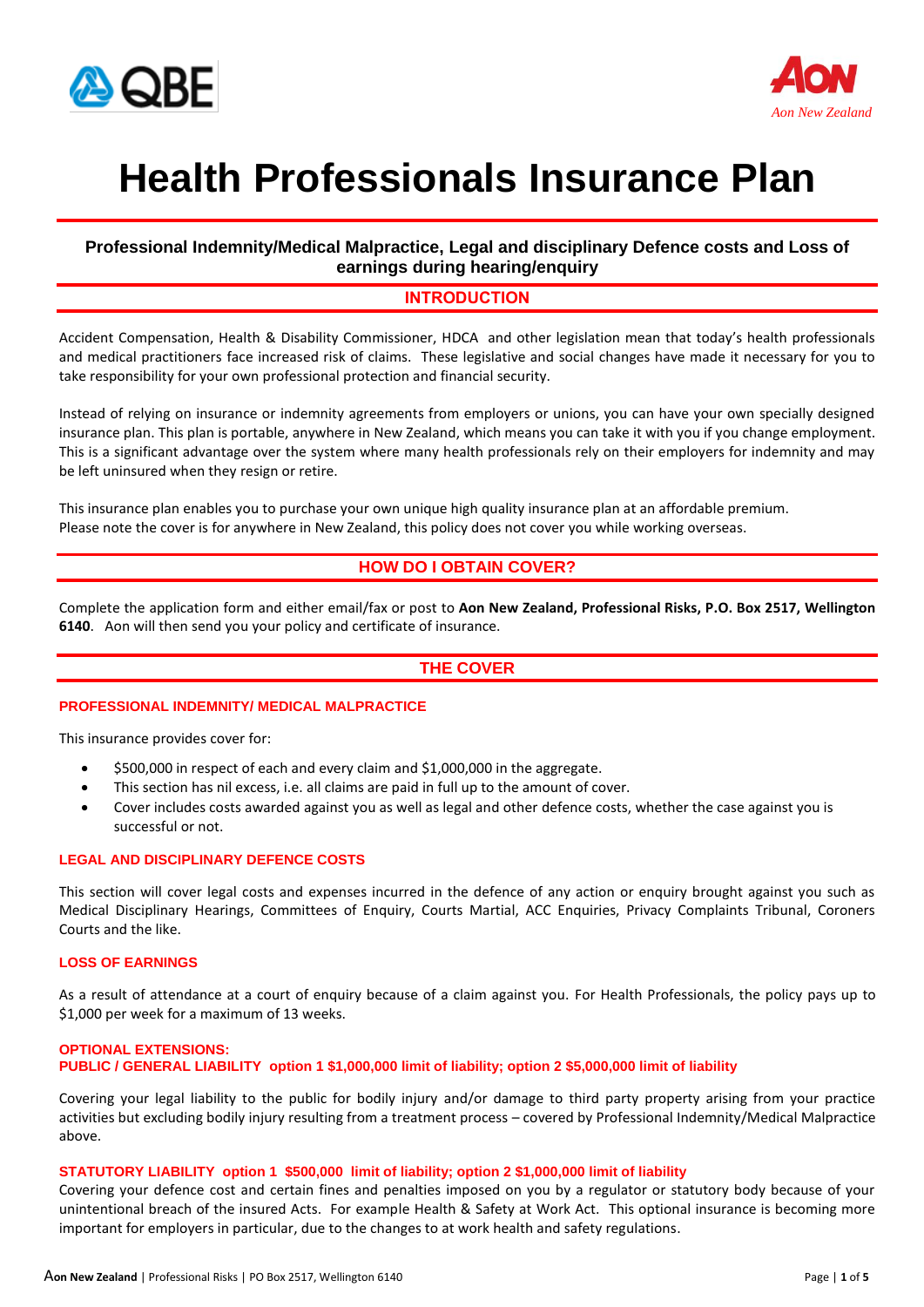



# **HOW DO I MAKE A CLAIM?**

For immediate Claims response call: Aon New Zealand, Professional Risks Division, **Ph +64 4 819 4000**

### **WHAT IS NOT COVERED BY THE PLAN?**

Like all insurance policies, there are number of exclusions. These are reasonable and full details are contained in the policy folder.

#### **WHO MANAGES THE PLAN?**

This Plan is managed by Aon New Zealand, the world's number one Retail Insurance Broker. The Company's heritage in New Zealand goes back to the 1930s.

The role of Aon is to manage the plan on behalf of the Insurers, but with responsibility to act in the best interest of you, the customer, at all times.

# **WHO IS THE INSURER?**

QBE Insurance (Australia) Limited ABN 78 003 191 035, Incorporated in Australia is a specialist Insurer which transacts insurance business through professional Insurance Brokers. The Company is New Zealand's largest Medical Malpractice Insurer and has Standard & Poor's A+ (good) claims paying rating.

#### **WHO QUALIFIES FOR THIS SCHEME?**

The plan is available to all qualified health professionals.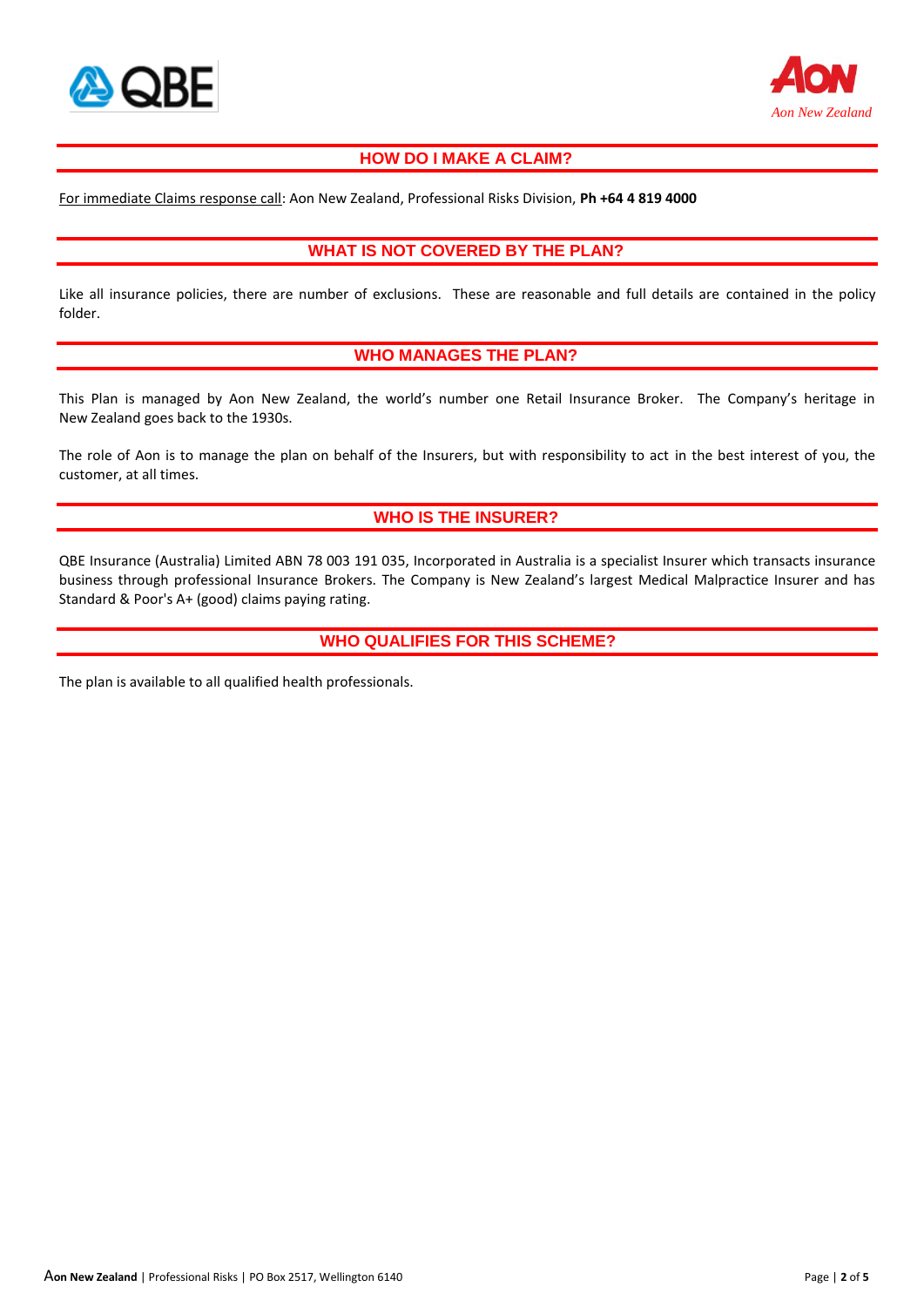

# **HEALTH PROFESSIONALS APPLICATION FORM**



| staff.                                                                                                                                                                                                          | This Professional Indemnity/Medical Malpractice and Liability Insurance Application is for individual health practitioners only and their<br>employees acting in an administration support role (i.e. non health professional) . Additional insurance may be required if you employ additional |  |                                                    |                 |           |            |       |
|-----------------------------------------------------------------------------------------------------------------------------------------------------------------------------------------------------------------|------------------------------------------------------------------------------------------------------------------------------------------------------------------------------------------------------------------------------------------------------------------------------------------------|--|----------------------------------------------------|-----------------|-----------|------------|-------|
|                                                                                                                                                                                                                 |                                                                                                                                                                                                                                                                                                |  |                                                    |                 |           |            |       |
|                                                                                                                                                                                                                 | <b>Your Name including Title</b><br>(please also include your<br>company/trading name if applicable)                                                                                                                                                                                           |  |                                                    |                 |           |            |       |
|                                                                                                                                                                                                                 | <b>Mailing Address</b>                                                                                                                                                                                                                                                                         |  |                                                    |                 | Post Code |            |       |
|                                                                                                                                                                                                                 | <b>Email Address</b>                                                                                                                                                                                                                                                                           |  |                                                    |                 |           |            |       |
|                                                                                                                                                                                                                 | Telephone Number                                                                                                                                                                                                                                                                               |  |                                                    | Mobile Number   |           |            |       |
|                                                                                                                                                                                                                 |                                                                                                                                                                                                                                                                                                |  |                                                    |                 |           |            |       |
|                                                                                                                                                                                                                 | Please state <b>fully</b> the nature of your Occupation / Profession                                                                                                                                                                                                                           |  |                                                    |                 |           |            |       |
|                                                                                                                                                                                                                 | Please advise qualifications and date obtained                                                                                                                                                                                                                                                 |  |                                                    |                 |           |            |       |
|                                                                                                                                                                                                                 | Please advise Professional Bodies or Associations you belong to                                                                                                                                                                                                                                |  |                                                    |                 |           |            |       |
|                                                                                                                                                                                                                 | Do you have employees, directors or partners, or do you engage contractors to work for you? If YES please<br>complete the questions in this section (please state the number of people as applicable)                                                                                          |  | YES $\Box$                                         | $NO$            |           |            |       |
| (a) Partners/Directors<br>(health professional practising partners or directors will also need<br>individual professional indemnity malpractice cover)                                                          |                                                                                                                                                                                                                                                                                                |  | (b) Non-technical administrative staff<br>(number) |                 |           | (number)   |       |
| (c) Qualified staff e.g. medical or health professionals –<br>employed                                                                                                                                          |                                                                                                                                                                                                                                                                                                |  | (number)                                           | (d) Contractors |           | (number)   |       |
| If you have entered a number in (c) and (d) do you require them to hold their own Insurance?<br>(This insurance application does not include cover for other qualified partners/directors/staff or contractors) |                                                                                                                                                                                                                                                                                                |  |                                                    |                 |           | YES        | NO    |
|                                                                                                                                                                                                                 | <b>Insurance History</b>                                                                                                                                                                                                                                                                       |  |                                                    |                 |           |            |       |
|                                                                                                                                                                                                                 |                                                                                                                                                                                                                                                                                                |  |                                                    |                 |           |            |       |
| 1.                                                                                                                                                                                                              | Is this a continuation of previous cover through Aon?                                                                                                                                                                                                                                          |  |                                                    |                 |           | YES        | NO    |
|                                                                                                                                                                                                                 | If NO who is your current Insurer?                                                                                                                                                                                                                                                             |  |                                                    |                 |           |            |       |
| 2.                                                                                                                                                                                                              | Has any Insurer:                                                                                                                                                                                                                                                                               |  |                                                    |                 |           |            |       |
| Declined a proposal for Professional Indemnity/Medical Malpractice Insurance; Required an increased premium or<br>imposed special terms; Declined to renew the insurance; Cancelled the insurance?              |                                                                                                                                                                                                                                                                                                |  |                                                    |                 |           |            | NO II |
|                                                                                                                                                                                                                 | If any answer in Q2 above is YES, please give details below:                                                                                                                                                                                                                                   |  |                                                    |                 |           |            |       |
|                                                                                                                                                                                                                 |                                                                                                                                                                                                                                                                                                |  |                                                    |                 |           |            |       |
| 3.                                                                                                                                                                                                              | Have you ever been the subject of any claim or complaint for medical malpractice, negligence, error or<br>omission, or has there been any disciplinary proceedings or inquiry (include current inquiries) in connection<br>with the standard of care provided by you?                          |  |                                                    |                 |           |            | NO II |
| 4.                                                                                                                                                                                                              | Are you aware of any circumstances which may give rise to a claim or complaint being made against you?                                                                                                                                                                                         |  |                                                    |                 |           | <b>YES</b> | NO.   |
|                                                                                                                                                                                                                 | If YES to Q3 or Q4 above, please give details:                                                                                                                                                                                                                                                 |  |                                                    |                 |           |            |       |

#### Declaration / Acknowledgement

I hereby declare that the above statements and particulars are in all respects complete and true, that they are material and that I have not suppressed or misstated any material facts and I agree that this application form shall be the basis of the contract with underwriters and deemed part of the insurance coverage issued to me and that the insurance will not be in force until the application has been accepted by the underwriters or their representatives.

I understand and accept that the policy will NOT provide cover in respect of any incidents which were known to me prior to the date cover is granted by insurers.

Signature:

Date: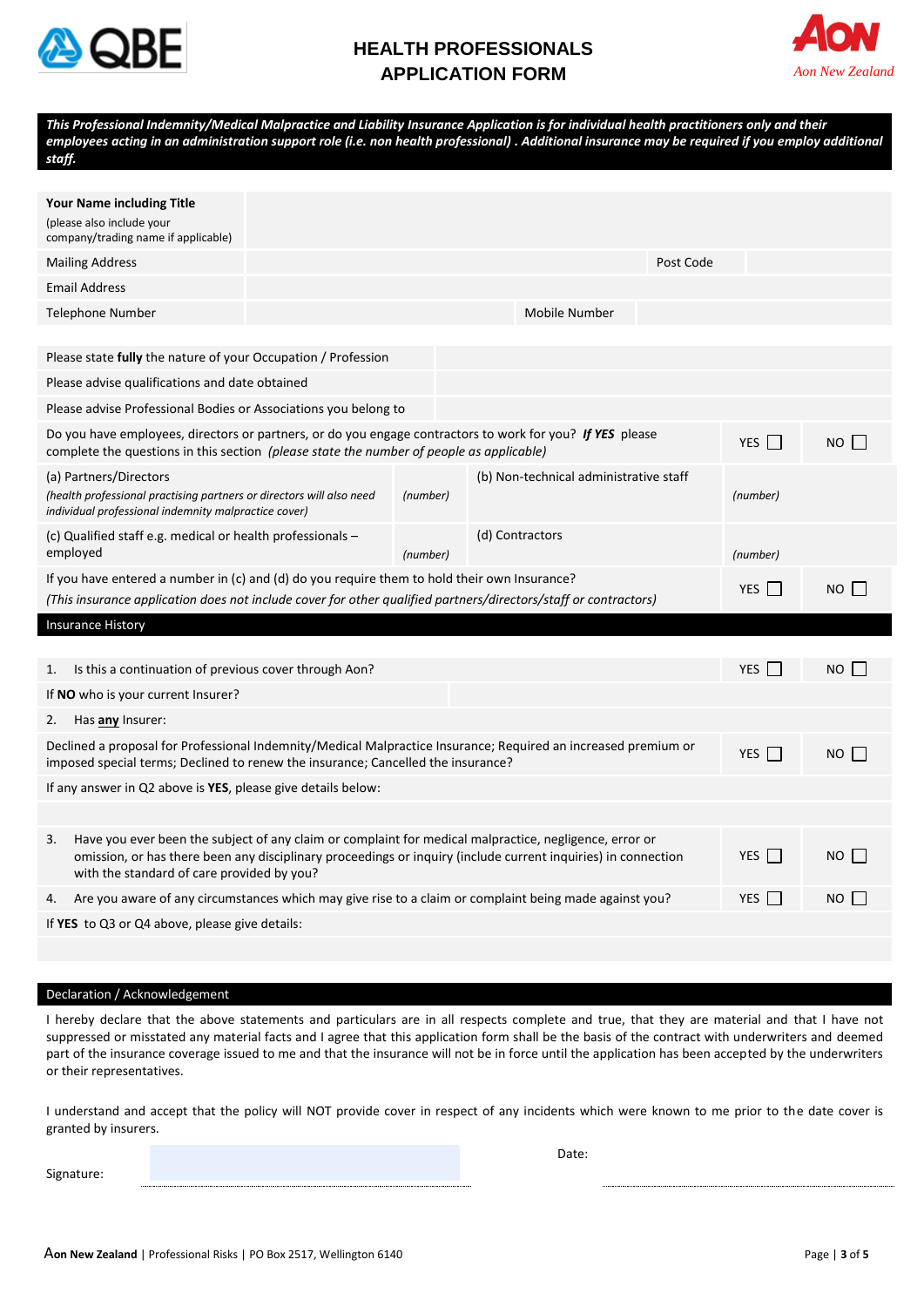

# **HEALTH PROFESSIONALS APPLICATION FORM**



#### **Professional Indemnity /Malpractice – please select your modality from the table below.**

| <b>CATEGORIES FOR HEALTH PROFESSIONALS</b>                                                                                     |                                                                                                                    |                       |                                                                                                      |                                        |                                                       |          |           |                                                          |                                    |  |
|--------------------------------------------------------------------------------------------------------------------------------|--------------------------------------------------------------------------------------------------------------------|-----------------------|------------------------------------------------------------------------------------------------------|----------------------------------------|-------------------------------------------------------|----------|-----------|----------------------------------------------------------|------------------------------------|--|
| Category 1                                                                                                                     | Audiometrists                                                                                                      |                       | $\bullet$                                                                                            |                                        | <b>Clinical Dental Technicians</b>                    |          | $\bullet$ | Dietitian                                                |                                    |  |
| Premium                                                                                                                        | <b>Dispensing Optician</b><br>$\bullet$                                                                            |                       | $\bullet$                                                                                            | Kinesiology                            |                                                       |          |           | Counsellors / Social Workers                             | $\Box$                             |  |
| \$304.75                                                                                                                       | <b>Lactation Consultants</b>                                                                                       |                       |                                                                                                      | (Non-Member)                           | <b>Massage Therapist</b>                              |          | $\bullet$ | <b>Medical Laboratory</b><br>Technologists               | $\Box$                             |  |
|                                                                                                                                | Melanographer                                                                                                      |                       |                                                                                                      | <b>Music Therapist</b><br>(Non-Member) |                                                       |          |           | Nurses / Health Care Assistant                           |                                    |  |
|                                                                                                                                | <b>Occupational Health Nurses</b>                                                                                  |                       | $\bullet$                                                                                            |                                        | <b>Occupational Therapists</b>                        |          | $\bullet$ | Podiatrists                                              |                                    |  |
|                                                                                                                                | Reiki<br>$\bullet$                                                                                                 |                       | $\bullet$                                                                                            | Reflexologists                         |                                                       |          |           | Sonographer                                              | $\Box$                             |  |
|                                                                                                                                | Ultra Sonographer                                                                                                  |                       |                                                                                                      | Nutritionist                           |                                                       |          | $\bullet$ | Chakra Counselling                                       | $\Box$                             |  |
|                                                                                                                                | Dance Therapist<br>(Non-Member)                                                                                    |                       |                                                                                                      | Ashati                                 |                                                       |          |           | <b>Healing Touch</b>                                     | П                                  |  |
|                                                                                                                                |                                                                                                                    |                       |                                                                                                      |                                        | Aromatherapists                                       |          |           | <b>Behaviour Therapists</b>                              |                                    |  |
| <b>Category 2</b>                                                                                                              | Acupuncturists                                                                                                     |                       |                                                                                                      | <b>Charge Medical</b>                  |                                                       |          |           | Clinical Hypnotherapist                                  | $\Box$                             |  |
| Premium<br>\$419.75                                                                                                            | <b>Bowen Therapists</b>                                                                                            |                       |                                                                                                      | <b>Radiation Tech</b>                  |                                                       |          |           |                                                          |                                    |  |
|                                                                                                                                | Psychologists<br>$\bullet$                                                                                         |                       |                                                                                                      |                                        | <b>Craniosacral Therapists</b>                        |          | $\bullet$ | Health & Safety Consultants<br><b>Medical Herbalists</b> | $\vert \ \ \vert$<br>$\mathcal{L}$ |  |
|                                                                                                                                | Homeopaths                                                                                                         |                       | $\bullet$                                                                                            |                                        | Indian Head Massage                                   |          |           |                                                          | $\Box$                             |  |
|                                                                                                                                | <b>Natural Therapists</b>                                                                                          |                       | $\bullet$                                                                                            | Naturopath                             |                                                       |          | $\bullet$ | Neuro Linguistic Therapy                                 | $\Box$                             |  |
|                                                                                                                                | Neuromuscular Therapist                                                                                            |                       | $\bullet$                                                                                            | Nordic Walking                         |                                                       |          |           | Play Therapists<br><b>Clinical Exercise Physiology</b>   | П                                  |  |
|                                                                                                                                | <b>Relaxation Massage</b>                                                                                          |                       |                                                                                                      | Pilates                                | Yoga or Sports Coaches/                               |          |           |                                                          |                                    |  |
|                                                                                                                                | Baby Carrying/Baby wearing<br>$\bullet$<br>Consultant                                                              |                       |                                                                                                      | ANZATA)                                | Art Therapists (Non-Members of                        |          |           |                                                          |                                    |  |
|                                                                                                                                | Beauty Therapists (appearance Nurses) if using Botox premium will be \$500 excluding admin fee, GST & PL<br>$\Box$ |                       |                                                                                                      |                                        |                                                       |          |           |                                                          |                                    |  |
| Bio Meso-therapist (cross between acupuncture/natural therapy)                                                                 |                                                                                                                    |                       |                                                                                                      |                                        |                                                       |          | $\Box$    |                                                          |                                    |  |
|                                                                                                                                |                                                                                                                    |                       |                                                                                                      |                                        |                                                       |          |           | Feldenkrais Method                                       | $\vert \ \ \vert$                  |  |
| <b>Category 3</b>                                                                                                              | Anaesthetic Technicians                                                                                            |                       | ٠                                                                                                    | Audiologist                            |                                                       |          |           |                                                          | П                                  |  |
| Premium                                                                                                                        | <b>Medical Scientists</b>                                                                                          |                       |                                                                                                      | Orthotists                             |                                                       |          | $\bullet$ | Physio Coach                                             | П                                  |  |
| \$540.50                                                                                                                       | Physiotherapists                                                                                                   |                       |                                                                                                      |                                        | Lymphatic Drainage Therapy<br><b>Personal Trainer</b> |          |           |                                                          |                                    |  |
|                                                                                                                                | Laser Therapy Treatments - pain relief or skin and hair removal. If Boxtox involved additional \$250+GST           |                       |                                                                                                      |                                        |                                                       |          |           |                                                          |                                    |  |
|                                                                                                                                |                                                                                                                    |                       | Medical Physicists and Engineers (excluding claims arising from owners of equipment and other users) |                                        |                                                       |          |           |                                                          |                                    |  |
| Nuclear Medicine Technologist (effective from 23/07/2014)                                                                      |                                                                                                                    |                       |                                                                                                      |                                        |                                                       |          |           |                                                          |                                    |  |
|                                                                                                                                |                                                                                                                    |                       |                                                                                                      |                                        |                                                       |          |           |                                                          |                                    |  |
|                                                                                                                                | <b>Category 4 Health Professionals Association &amp; Other Specialists</b>                                         |                       |                                                                                                      |                                        |                                                       |          |           |                                                          |                                    |  |
| If you are a current member of the following groups, then your<br>premium Category is shown next to the corresponding society. |                                                                                                                    | Indemnity/Malpractice | Professional                                                                                         |                                        |                                                       |          |           |                                                          |                                    |  |
| NZ Speech Language Therapists (Members & Non Members)                                                                          |                                                                                                                    |                       |                                                                                                      |                                        |                                                       | \$230.00 |           |                                                          |                                    |  |
| Members of Massage New Zealand                                                                                                 |                                                                                                                    |                       |                                                                                                      |                                        |                                                       | \$281.75 |           |                                                          |                                    |  |
| Art Therapists Members of ANZATA                                                                                               | \$281.75                                                                                                           |                       |                                                                                                      |                                        |                                                       |          |           |                                                          |                                    |  |
| Dance Therapy New Zealand                                                                                                      | \$281.75                                                                                                           |                       |                                                                                                      |                                        |                                                       |          |           |                                                          |                                    |  |
| Music Therapy New Zealand                                                                                                      |                                                                                                                    |                       |                                                                                                      | \$281.75                               |                                                       |          |           |                                                          |                                    |  |
| NZ Institute of Medical Radiation (Members & Non Members)                                                                      |                                                                                                                    |                       |                                                                                                      | \$281.75                               |                                                       |          |           |                                                          |                                    |  |
| NZ College of Mental Health Nurses                                                                                             |                                                                                                                    |                       |                                                                                                      |                                        |                                                       | \$281.75 |           |                                                          |                                    |  |
| NZ Council of Homeopaths                                                                                                       |                                                                                                                    | \$362.25              |                                                                                                      |                                        |                                                       |          |           |                                                          |                                    |  |

• NZ Association of Medical Herbalists  $\overline{\phantom{a}}$   $\overline{\phantom{a}}$   $\overline{\phantom{a}}$   $\overline{\phantom{a}}$   $\overline{\phantom{a}}$   $\overline{\phantom{a}}$   $\overline{\phantom{a}}$   $\overline{\phantom{a}}$   $\overline{\phantom{a}}$   $\overline{\phantom{a}}$   $\overline{\phantom{a}}$   $\overline{\phantom{a}}$   $\overline{\phantom{a}}$   $\overline{\phantom{a}}$   $\overline{\phantom{a}}$   $\$